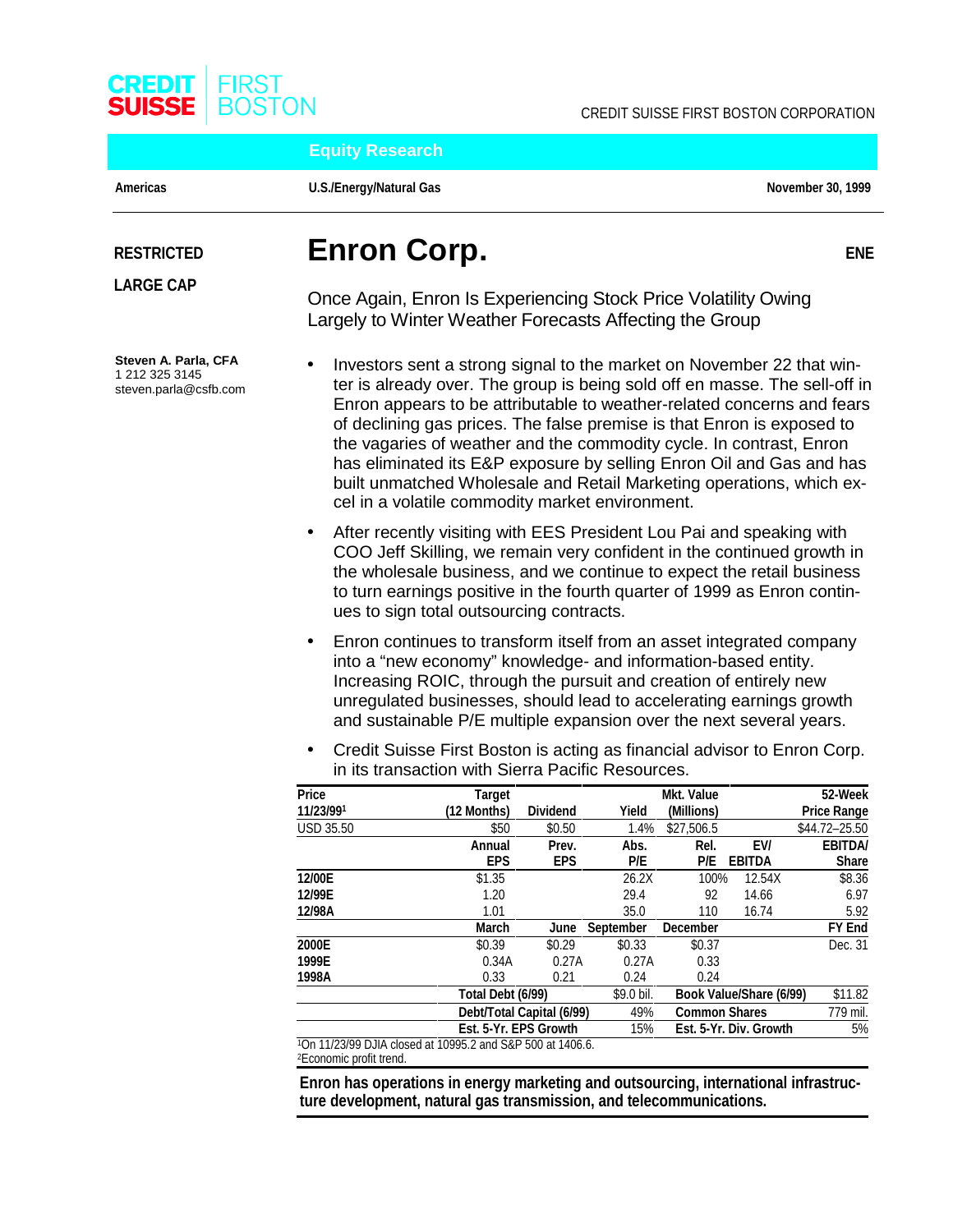#### **Investment Summary**

**The market collectively determined winter will be warmer than normal, gas prices have been decimated, and the group is being sold-off en masse**

**Conversation with ENE COO and President Jeffrey Skilling reaffirms key points:**

**ENE has no E&P exposure**

**A balanced commodity book**

**Volatile commodity markets benefit the marketing/trading operations**

**ENE is transforming from an asset-intensive company into a knowledgeand information-based company focused on increasing ROIC**

**We continue to expect ENE to earn \$1.20 per share in 2000 and \$1.35 per share in 2001**

Once again Enron common stock has come under severe price weakness together with the broad energy group. Despite \$27 oil, the stock market on November 22, 1999, made the collective determination that winter was over. As a result, gas stock prices, which have been weak, were decimated November 22-23. With 60 degree weather expected in the Northeast for Thanksgiving, all the long-term weather forecasts pointing in the direction of warmer-than-normal winter and a recent history of warm winters, gas futures have collapsed in the past few weeks. As a result, near-term earnings concern grows industrywide and with regard to Enron specifically.

We recently spoke with COO Jeff Skilling regarding the business condition. Mr. Skilling articulated that business across all lines is in excellent shape. Mr. Skilling also pointed out that Enron has absolutely no exposure to natural gas commodity prices, having sold Enron Oil and Gas. Within its wholesale energy businesses Mr. Skilling also pointed out that the balanced book that Enron runs with regard to all commodities results in little or no commodity exposure. He was quick to add that the recent volatility in natural gas commodity prices is actually a benefit to Enron's wholesale businesses—volatility is a trader's/marketer's best friend.

Our conversation with Mr. Skilling, as well as a very recent visit with Enron Energy Services "Retail Energy Services/EDSing of Energy" President Lou Pai suggested that momentum in the retail business continues to accelerate. Backlogs as measured by Enron's TEE statistic continue to grow, the impressive roster of Enron clients continues to expand, and Enron expects a positive fourth quarter of 1999. We expect to see earnings for full year 2000 exceeding the \$50 million target that Enron has set.

Mr. Skilling also added that he believes Enron's telecommunications business has substantial upside potential both on an earnings and valuation basis relative to market expectations and/or his view of what's in the stock.

We believe the important point to be made is that selling Enron as a result of disappointing gas prices and/or an expectation of poor winter weather and further declines in gas prices clearly misses the essence of Enron's business. Enron has clearly begun a dramatic transition from an asset-intensive energy company to a high incremental return on invested capital knowledge- and information-based energy service business. (See Figure 2.) As a result, we believe the assets and the capability (i.e. the invested capital is now in place) will drive accelerating returns over the next few years as Enron continues to grow across key business lines. The dramatic growth in Wholesale Electric Power Marketing in North America, Wholesale and Retail Marketing in Europe and South America, and North America Retail Energy Services is a testament to Enron's ability to create entirely new businesses and remain at the forefront of sculpting the "new economy" energy industry—a distinct competitive advantage. Our longstanding "EDSing of Energy" thesis is clearly now a reality.

With regard to Enron's earnings outlook, we have full confidence in Enron's ability to meet our EPS estimates of \$1.20 and \$1.35 for 2000 and 2001. Both retail and wholesale earnings results in 2000 can be better than expected, in our view. Investors have sounded two concerns, the first being the recent decline in earnings expectations of its subsidiary Azurix which will cost Enron \$0.03-0.04 per share in equity-in-earnings next year. Second, the communications business, which we expect to be a substantial value creator/performer, will continue to be a modest drag on near-term results as it completes its build-out stage. The crux for investors is that the Azurix earnings slippage and the communications build-out will detract from the incremental positive earnings momentum in wholesale and retail businesses across the globe and possibly limit the potential for upside earnings surprises. While the Azurix and communications drag is disappointing, we once again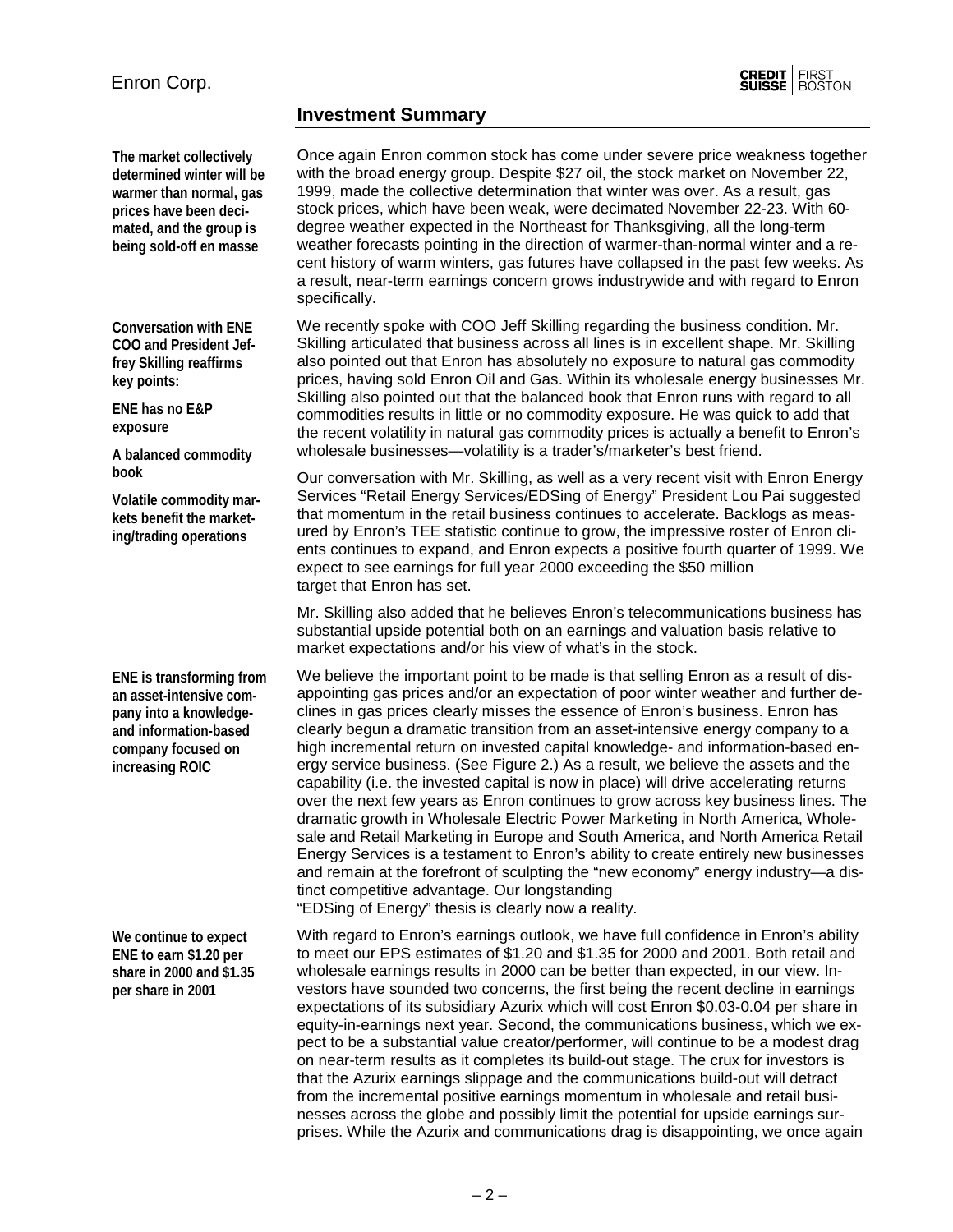

**ENE continues to be the pioneer in sculpting "new economy" energy markets worldwide, presenting tremendous competitive advantages**

stress that we expect absolutely no earnings vulnerability from weather or commodity prices.

Although the investment business dictates a near-term focus, we stress the importance of keeping the big picture in mind with Enron. Enron is transitioning to a high-return knowledge- and information-based business. The company continues to be the pioneer in crafting "new economy" energy markets worldwide, which present a tremendous competitive advantage. This is a point we continue to stress and one that we believe Enron will articulate broadly and boldly in its January analyst conference. While Enron has long surpassed a P/E earnings growth valuation methodology, we clearly believe the market is focused on the dramatic potential for incremental return on invested capital in these knowledge- and informationbased businesses. Given that focus, we expect this stock to be a superb performer over the intermediate and longer term.

#### **Figure 1 Enron Corp. 52-Week Price/Volume Graph**



Source: FactSet.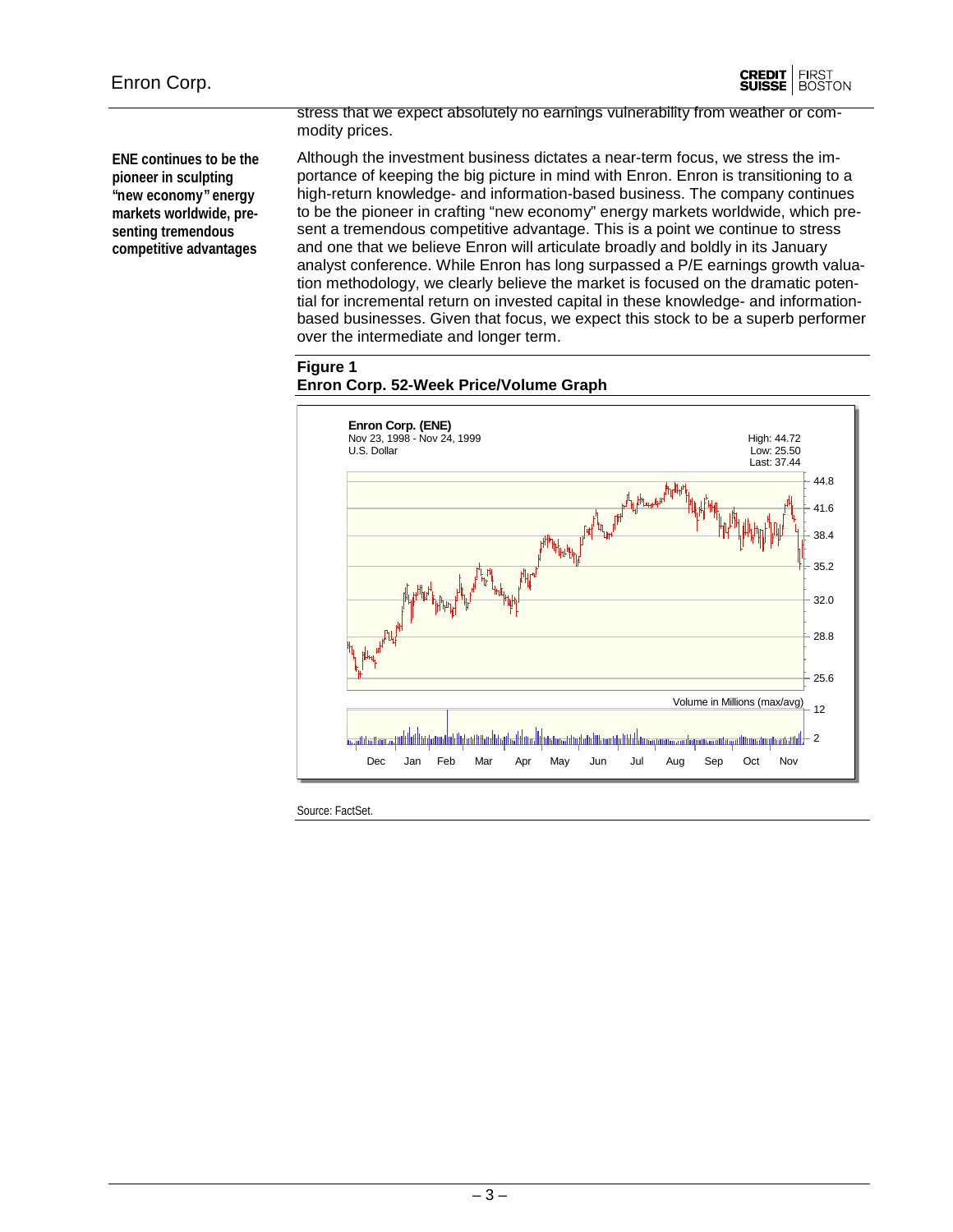#### **Figure 2 Value Dynamics Framework**







|                          | 1994  | 1995   | 1996    | 1997   | 1998   | 1999E  | 2000E  | 2001E  | 2002E  | 2003E  | 2004E  | 2005E  |
|--------------------------|-------|--------|---------|--------|--------|--------|--------|--------|--------|--------|--------|--------|
| Economic profit          | 55    | (312)  | (266)   | (601   | (611)  | (533)  | (662)  | (665)  | 879    | .147   | 2.208  | 2.692  |
| <b>NOPAT</b>             | 959   | 692    | 858     | 599    | .254   | .458   | .529   | .726   | 3.448  | 4.034  | 5.365  | 6.115  |
| <b>WACC</b>              | 9.8%  | 9.8%   | $9.7\%$ | .7%    | 8.9%   | 8.2%   | 8.2%   | 8.2%   | 8.2%   | 8.2%   | 8.2%   | 8.2%   |
| Average Invested capital | 9.249 | 10.238 | 11.618  | 15.563 | 20.970 | 24.312 | 26.759 | 29.201 | 31.384 | 35.263 | 38.554 | 41.819 |



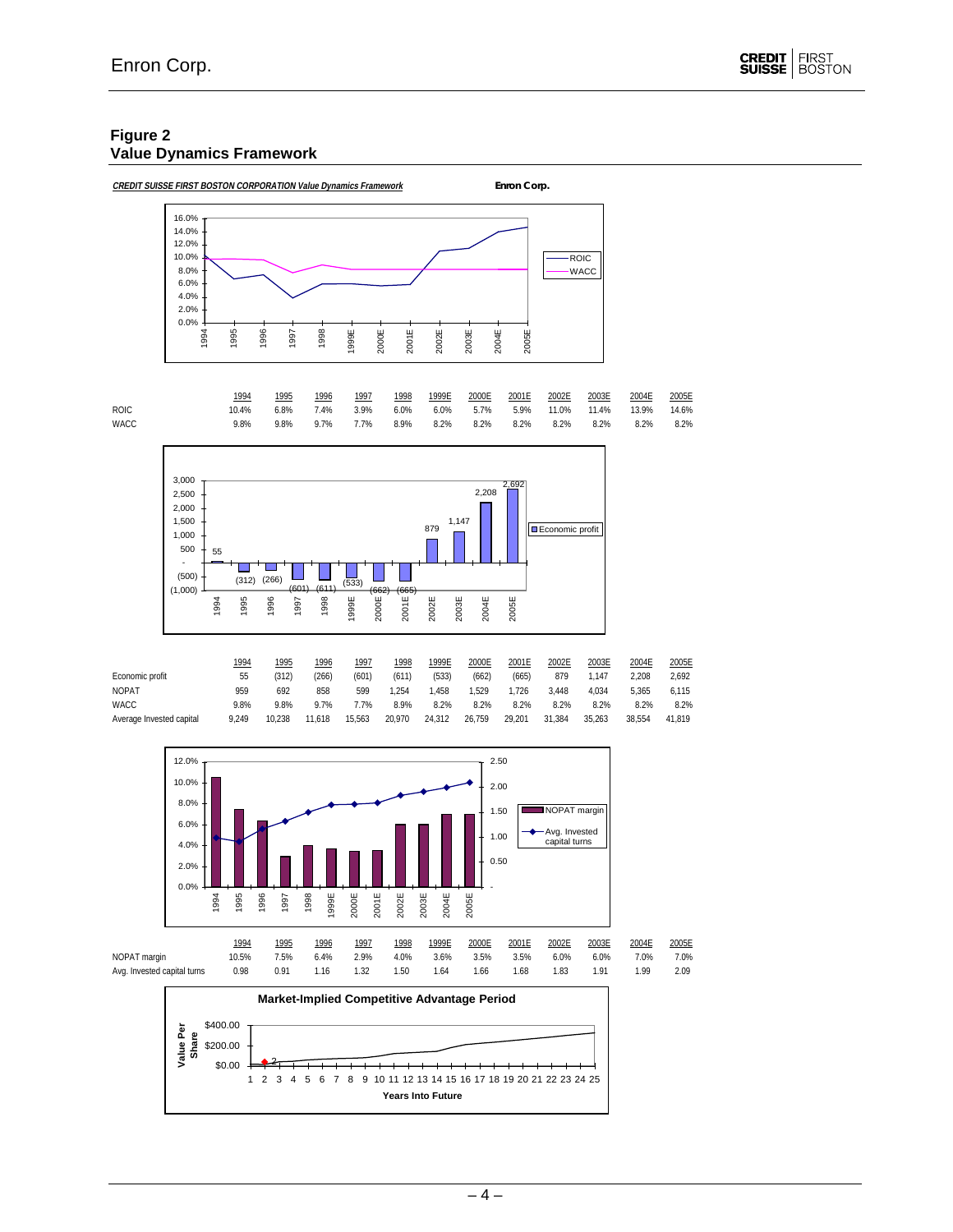#### **Figure 3**

#### **Valuation Parameters for Selected Natural Gas Companies**

|                                                                     | Lines           | Price                                                         | <b>Shares</b> | Market      |           | <b>Earnings Per Share</b> |        |           | <b>P/E Ratio</b>              |              |        | <b>Book Value</b> |       | <b>Cash Flow Data</b> |                                                                                                                                                                               | <b>Dividend</b>       |     |             |
|---------------------------------------------------------------------|-----------------|---------------------------------------------------------------|---------------|-------------|-----------|---------------------------|--------|-----------|-------------------------------|--------------|--------|-------------------|-------|-----------------------|-------------------------------------------------------------------------------------------------------------------------------------------------------------------------------|-----------------------|-----|-------------|
|                                                                     | of              | as of                                                         | Outstanding   | Cap         |           |                           |        |           |                               |              | Latest | Market            | 2000E | Price/                | Ent. Val.                                                                                                                                                                     | <b>Annual Current</b> |     |             |
| Company                                                             | <b>Business</b> | 11/23/99                                                      | (000's)       | (000's)     |           |                           |        |           | 1998A 1999E 2000E 1998A 1999E | <b>2000E</b> |        |                   |       |                       | Per Share to Book Per ShareCash Fl. /EBITDA                                                                                                                                   | Rate Yield            |     | Symbol      |
| <b>Independent Marketers</b>                                        |                 |                                                               |               |             |           |                           |        |           |                               |              |        |                   |       |                       |                                                                                                                                                                               |                       |     |             |
| Dynegy (H) / Illinova (NR)                                          | MD              | 30.978                                                        | 148,000       | 4,584,783   | <b>NM</b> | <b>NM</b>                 | 2.15   | NM        | <b>NM</b>                     | 14.4         | 13.50  | 2.29              | 8.78  | 3.53                  | 6.99                                                                                                                                                                          | 0.60                  | 1.9 | <b>DYN</b>  |
| Enron (BUY)                                                         | EPMT            | 35.500                                                        | 772,000       | 27,406,000  | 1.00      | 1.20                      | 1.33   | 35.5      | 29.6                          | 26.7         | 5.44   | 6.53              | 2.79  | 12.72                 | 11.56                                                                                                                                                                         | 0.50                  | 1.4 | <b>ENE</b>  |
| <b>Pipelines</b>                                                    |                 |                                                               |               |             |           |                           |        |           |                               |              |        |                   |       |                       |                                                                                                                                                                               |                       |     |             |
| Coastal Corp. (H)                                                   | EPR             | 35.688                                                        | 216,770       | 7,735,979   | 2.03      | 2.30                      | 2.75   | 17.6      | 15.5                          | 13.0         | 17.73  | 2.01              | 5.65  | 6.32                  | 7.78                                                                                                                                                                          | 0.25                  | 0.7 | CGP         |
| Columbia Energy Group (R)                                           | EPDMT           | 62.563                                                        | 82,690        | 5,173,293   | 3.21      | 3.60                      | 4.15   | 19.5      | 17.4                          | 15.1         | 24.41  | 2.56              | 8.40  | 7.45                  | 8.05                                                                                                                                                                          | 0.90                  | 1.4 | CG          |
| El Paso (NR)                                                        | <b>EPMT</b>     | 36.438                                                        | 231,554       | 8,437,249   | 1.85      | 2.10                      | 2.36   | 19.7      | 17.4                          | 15.4         | 15.08  | 2.42              | 4.89  | 7.45                  | 6.91                                                                                                                                                                          | 0.80                  | 2.2 | <b>EPG</b>  |
| Equitable Resources (H)                                             | EPDM            | 34.750                                                        | 34,107        | 1,185,218   | 1.22      | 2.00                      | 2.40   | 28.5      | 17.4                          | 14.5         | 19.78  | 1.76              | 3.20  | 10.86                 | 7.21                                                                                                                                                                          | 1.18                  | 3.4 | <b>EQT</b>  |
| Kinder Morgan Inc. (NR)                                             | PDM             | 19.563                                                        | 67,059        | 1,311,842   | 1.27      | 0.10                      | 1.11   | 15.4      | NM                            | 17.6         | 17.26  | 1.13              | 4.14  | 4.73                  | 8.42                                                                                                                                                                          | 0.80                  | 4.1 | KMI         |
| Questar (H)                                                         | EPDMT           | 16.688                                                        | 82,772        | 1,381,258   | 1.16      | 1.30                      | 1.40   | 14.4      | 12.8                          | 11.9         | 11.45  | 1.46              | 3.57  | 4.67                  | 7.00                                                                                                                                                                          | 0.68                  | 4.1 | <b>STR</b>  |
| Williams (BUY)                                                      | <b>EPMT</b>     | 32.625                                                        | 437,000       | 14,257,125  | 0.74      | 0.60                      | 1.15   | 44.1      | 54.4                          | 28.4         | 9.57   | 3.41              | 3.68  | 8.87                  | 11.36                                                                                                                                                                         | 0.60                  | 1.8 | <b>WMB</b>  |
| Canadian Pipelines (in \$C)                                         |                 |                                                               |               |             |           |                           |        |           |                               |              |        |                   |       |                       |                                                                                                                                                                               |                       |     |             |
| Enbridge (B)                                                        | PDM             | 30.100                                                        | 155.711       | 4.686.901   | 1.65      | 1.90                      | 2.20   | 18.2      | 15.8                          | 13.7         | 13.47  | 2.23              | 8.47  | 3.55                  | 9.28                                                                                                                                                                          | 1.21                  | 4.0 | <b>ENB</b>  |
| TransCanada Pl. (H)                                                 | PM              | 16.500                                                        | 460,000       | 7,590,000   | 1.48      | 1.35                      | 1.45   | 11.1      | 12.2                          | 11.4         | 11.83  | 1.39              | 3.09  | 5.34                  | 6.98                                                                                                                                                                          | 1.12                  | 6.8 | <b>TRP</b>  |
| Westcoast Energy (H)                                                | PDM             | 24.400                                                        | 112,671       | 2,749,172   | 1.64      | 1.95                      | 2.30   | 14.9      | 12.5                          | 10.6         | 21.30  | 1.15              | 5.07  | 4.81                  | 7.00                                                                                                                                                                          | 1.53                  | 6.3 | W           |
| <b>Gas Distributors</b>                                             |                 |                                                               |               |             |           |                           |        |           |                               |              |        |                   |       |                       |                                                                                                                                                                               |                       |     |             |
| <b>AGL Resources (H)</b>                                            | D M             | 18.563                                                        | 57,600        | \$1,069,200 | \$1.41    | \$0.85                    | \$1.05 | 13.2      | 21.8                          | 17.7         | 11.38  | 1.63              | 1.80  | 10.31                 | 6.56                                                                                                                                                                          | 1.08                  | 5.8 | ATG         |
| KeySpan Energy (H)                                                  | D M             | 25.188                                                        | 157,400       | 3,964,513   | <b>NM</b> | 1.55                      | 1.80   | <b>NM</b> | 16.3                          | 14.0         | 20.13  | 1.25              | 2.50  | 10.09                 | 7.68                                                                                                                                                                          | 1.78                  | 7.1 | <b>KSE</b>  |
| MCN(H)                                                              | D M             | 24.750                                                        | 85,064        | 2,105,334   | 1.40      | 1.10                      | 1.55   | 17.7      | 22.5                          | 16.0         | 9.89   | 2.50              | 2.15  | 11.51                 | 11.45                                                                                                                                                                         | 1.02                  | 4.1 | <b>MCN</b>  |
| NICOR (H)                                                           | D               | 35.438                                                        | 47,600        | 1,686,825   | 2.42      | 2.65                      | 2.90   | 14.6      | 13.4                          | 12.2         | 16.46  | 2.15              | 5.75  | 6.16                  | 5.78                                                                                                                                                                          | 1.56                  | 4.4 | GAS         |
| Washington Gas Light (H)                                            | D M             | 28.000                                                        | 46,400        | 1,299,200   | 1.49      | 1.47                      | 1.90   | 18.8      | 19.0                          | 14.7         | 14.72  | 1.90              | 3.05  | 9.18                  | 6.88                                                                                                                                                                          | 1.22                  | 4.4 | WGL         |
| <b>Indexes</b>                                                      |                 |                                                               |               |             |           |                           |        |           |                               |              |        |                   |       |                       |                                                                                                                                                                               |                       |     |             |
| Dow Jones Utility                                                   |                 | 281.560                                                       |               |             | 17.31     | 18.83                     | 20.93  | 16.3      | 15.0                          | 13.5         |        |                   |       |                       |                                                                                                                                                                               |                       |     | <b>UTIL</b> |
| S&P 500                                                             |                 | 1,404.640                                                     |               |             | 44.07     | 49.40                     | 53.95  | 31.9      | 28.4                          | 26.0         | 203.85 | 6.89              |       |                       |                                                                                                                                                                               | 16.68                 | 1.2 | <b>SPX</b>  |
| E - Exploration and Production<br>P - Pipelines<br>D - Distribution |                 | M - Energy Marketing<br>T - Telecomunications<br>R - Refining |               |             |           |                           |        |           |                               |              |        |                   |       |                       | E - Credit Suisse First Boston Estimate; A - Actual; R - Restricted<br>NM - Not meaningful; data are excluded from calculations<br>BUY - buy rated stock H - hold rated stock |                       |     |             |